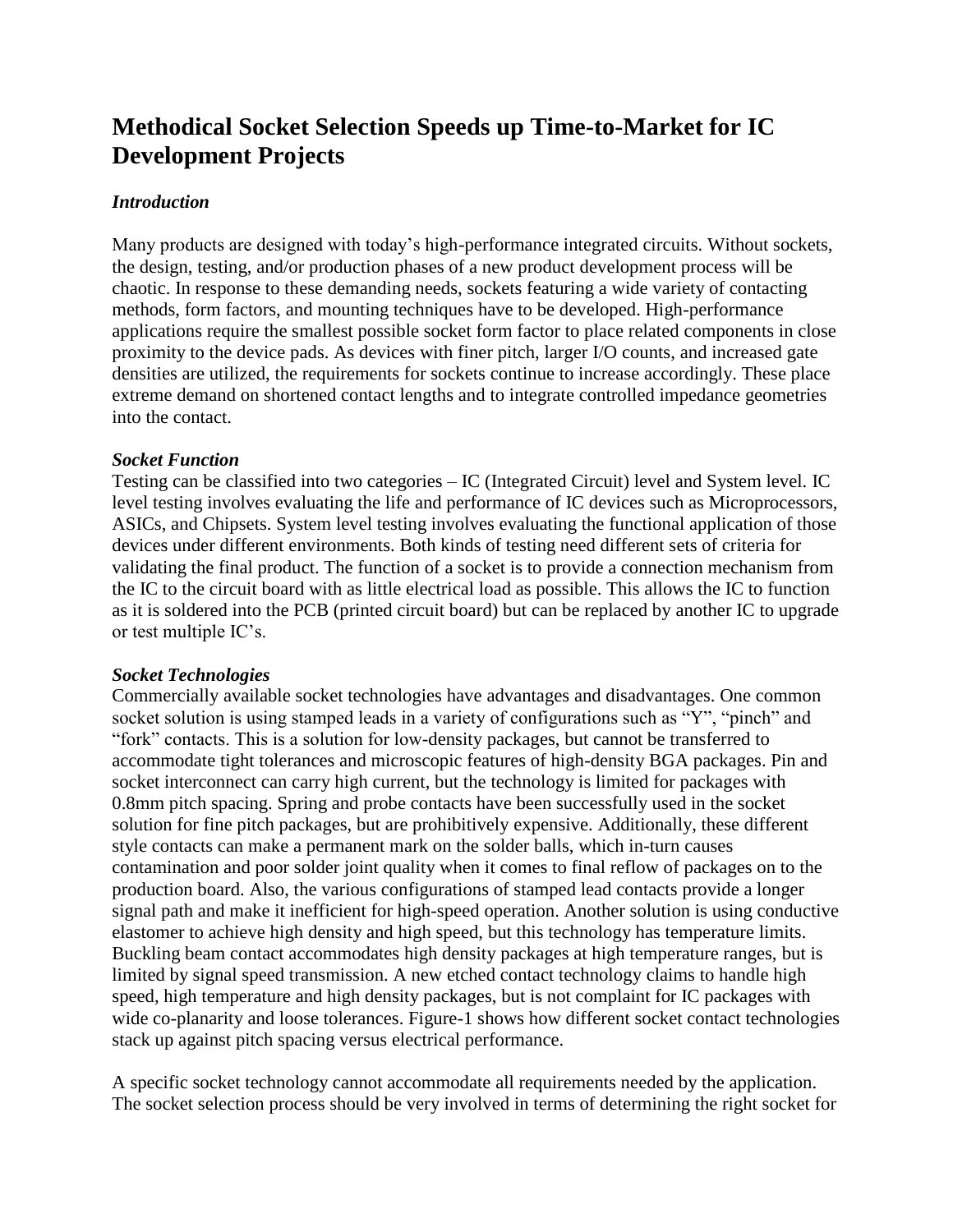right application. In many cases, two or more socket technologies have to be used to meet the demands of testing required for certain application. This dictates same footprint requirement for different socket technologies to be used in specific applications.



# *Mounting Configuration*

Another important variable to be considered is mounting configuration. The sockets are available in various mounting options such as thru-hole technology, SMT (surface mount technology), compression mount technology, epoxy mount technology, etc. Thru-hole technology uses standard hand soldering method for mounting and it consumes more PCB area. Another challenge is to design the PCB with thru-holes for high density devices (0.8mm pitch and below). The thru-hole design increases the final PCB layer count which reflects in the cost. SMT socket uses standard reflow method for mounting and uses minimal PCB area. Higher the pin count, larger the force needed for the device to make contact. Solder connection has to withstand this larger force. Since the solder connection alone is not a reliable mechanical means of strength, SMT socket is limited by the device pin count. In many cases, SMT option has been used in combination with pin/socket interconnect whereas the insertion/extraction force has been optimized and other means of mechanical rigidity has to be provided in addition to solder strength. The compression mount technology (CMT) is very popular with high density devices. In addition to the same layout as SMT configuration, CMT footprint requires four or more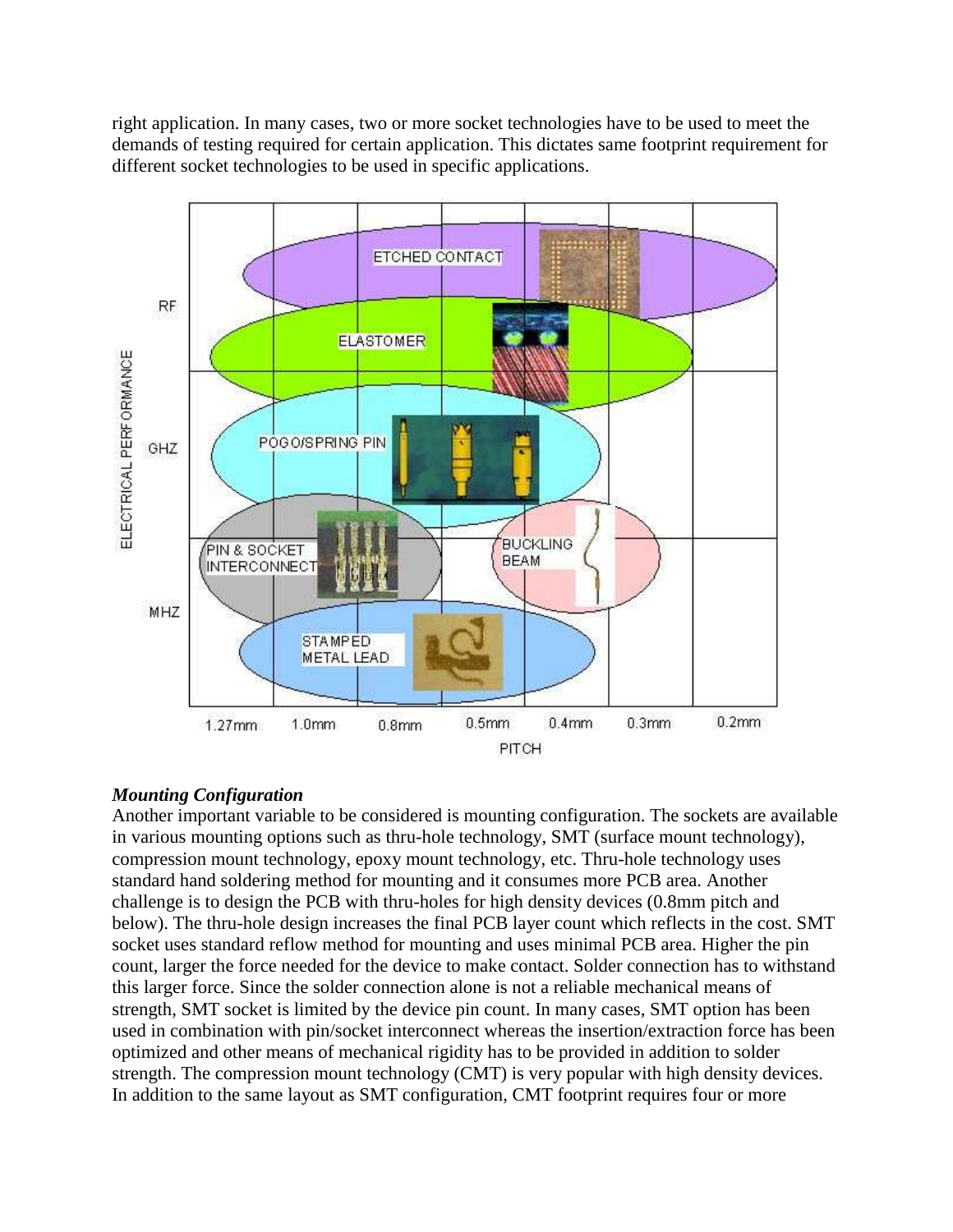mounting holes and two or more alignment holes. These holes are placed around the SMT pads which makes the footprint larger. The biggest advantage of CMT socket is that it can be easily assembled and removed using mechanical hardware which makes the rework cost close to zero. Another type of mounting configuration uses epoxy to mount the socket down to the PCB. This is called epoxy mount technology (EMT). The EMT socket is used in small target PCB with high density devices where there is no space for mounting holes.

## *Thermal Consideration*

Thermal management of BGA socket involves material selection, design, analysis, optimization and verification of a cooling system for the purpose of producing reliable socket for testing high power devices. A common heat sink system consists of a finned metal part forced down onto the IC and pulling the heat from the IC through conduction and radiating the energy into the air. A fan is added to blow air over the heat sink to remove heat through convection which greatly lowers the temperature of the heat sink. Higher the velocity of the airflow, lower the heat sink temperature – as you would expect.

Currently, the classical means of cooling components through conduction and convection is satisfactory solution to many problems. In the future, cold plates, cold water circulation pipe, solid state devices and other enhancement techniques can be applied to lower temperatures so that new goals can be achieved.

Recently, another trend seen in testing process is the need of high performance burn-in sockets. While ICs are being burned to screen for early failure, functional verification needs to be conducted simultaneously. By validating the functionality when the ICs are inside the burn-in oven will reduce the testing time considerably which speeds up the time-to-market requirement of the new product development project.

## *Conclusion*

The socket selection process has to be a systematic approach of different aspects involved in the test phase of IC development project. Electrical properties such as inductance, current carrying capacity, bandwidth, etc. and mechanical properties such as insertion force, number of cycles, etc. have to be considered to narrow down the socket selection path. Thermal requirements add more hurdle to the socket selection process. Socket vendors hope to achieve one technology to support all testing need. Until the goal of "One for All" is reached, multiple sockets have to be used in the testing process. Since multiple sockets have to be used in the same test board, replacement of sockets and mounting configuration plays a major role in the socket selection process.

## *Author*



Mr. ILA PAL is Director of R&D at Ironwood Electronics Inc., USA. He holds a MS degree in Mechanical Engineering from Iowa State University, Ames, USA. He holds a MBA degree from University of St. Thomas, Minneapolis, USA. He has four patents relating to high performance